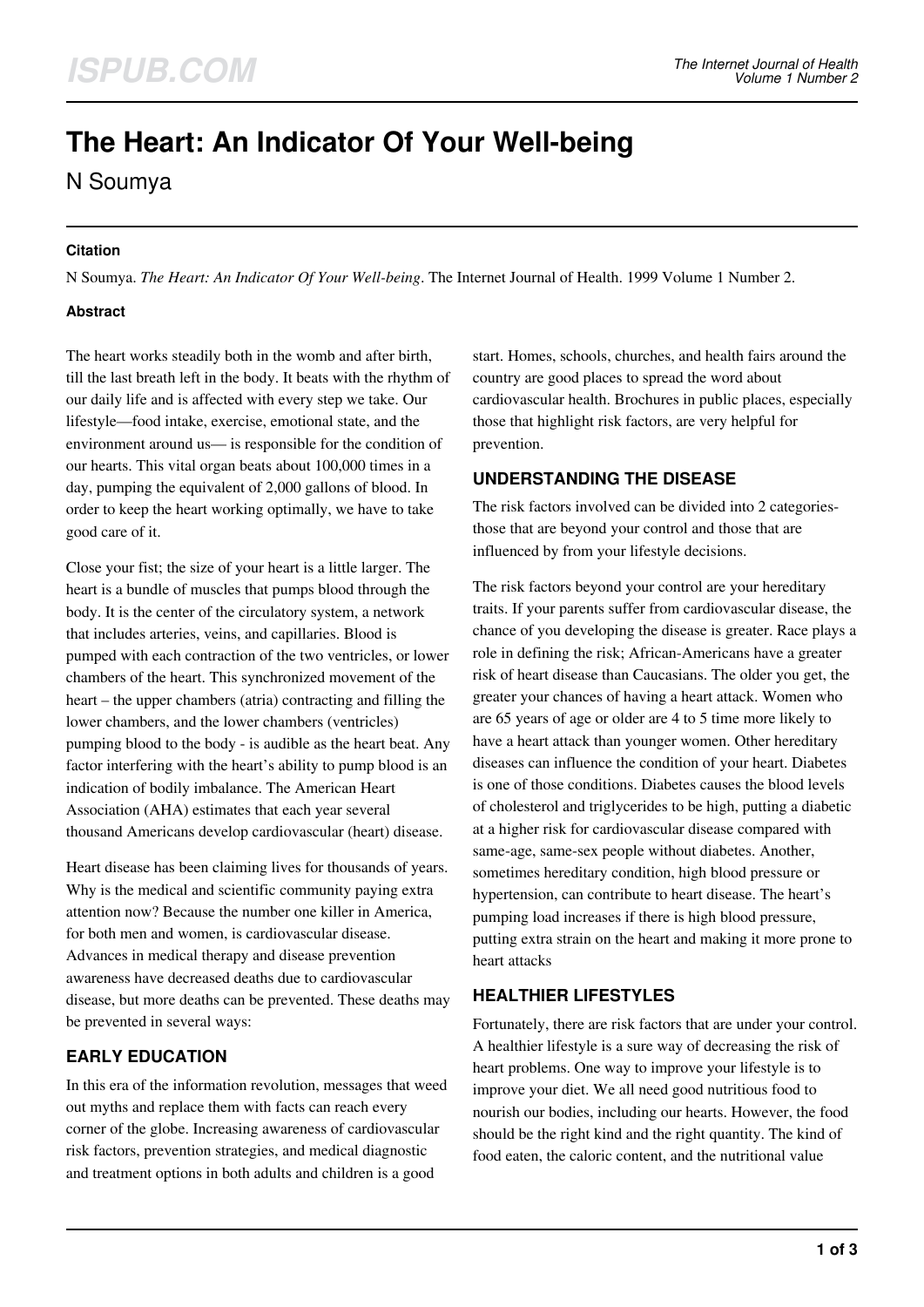should all be taken into account. Eating habits are developed at an early age, so even our children's diets should be balanced. Studies have shown that obesity alone, with no other risk factors, can cause strain on the heart. Obesity increases blood pressure and cholesterol and can lead to diabetes. People who are approximately 30 percent over their ideal body weight are more prone to develop heart disease. Also, according to the AHA, the distribution of fat on the body may influence the risk of heart disease. The ratio of waist measurement to hip measurement calculation is a good indicator of body fat distribution. To get the waist/hip ratio, divide your waist measurement by your hip measurement. Ideally, the ratio should be no greater than 1.0 for men and 0.8 for women. Dietary cholesterol is another issue. Your liver produces all the cholesterol you need, so extra cholesterol in the diet is a big culprit in the development of coronary disease. Therefore, you should limit the amount of saturated fat and cholesterol that you eat.

An active lifestyle also goes a long way toward preventing heart disease. Apart from good eating habits, sedentary living can led to excess body weight and can cause changes in blood cholesterol levels. Aerobic exercise on a regular basis for an ample time is highly beneficial, whether it's mild, moderate, or rigorous training. There are enormous numbers of activities to choose from, and they all are

beneficial. You can exercise at home or outdoors. Many people find that joining a class helps in sticking to the physical activity. Without moderate amounts of exercise there is a chain of reactions that increases the risk of coronary heart disease. High blood cholesterol is one of the risks that is increased by a sedentary lifestyle. According to the AHA, cholesterol level should be measured at least every 5 years in healthy adults over 20. Your liver produces enough cholesterol to meet your body's requirements, however the type of cholesterol it produces is influenced by exercise. You produce more "good" cholesterol and less "bad" cholesterol when you are exercising, even moderately.

Eating a proper diet and exercising regularly keeps another risk factor, high blood pressure, at bay.

Lastly, smoking and drinking alcohol are factors that are intertwined in this network of preventable risk factors. Everything in moderation is a good way to be healthy.

Eating smart, exercising, and getting regular medical check up can prevent cardiovascular disease to a great extent. **References**

- r-0. r-1.
- r-2.
- r-3.